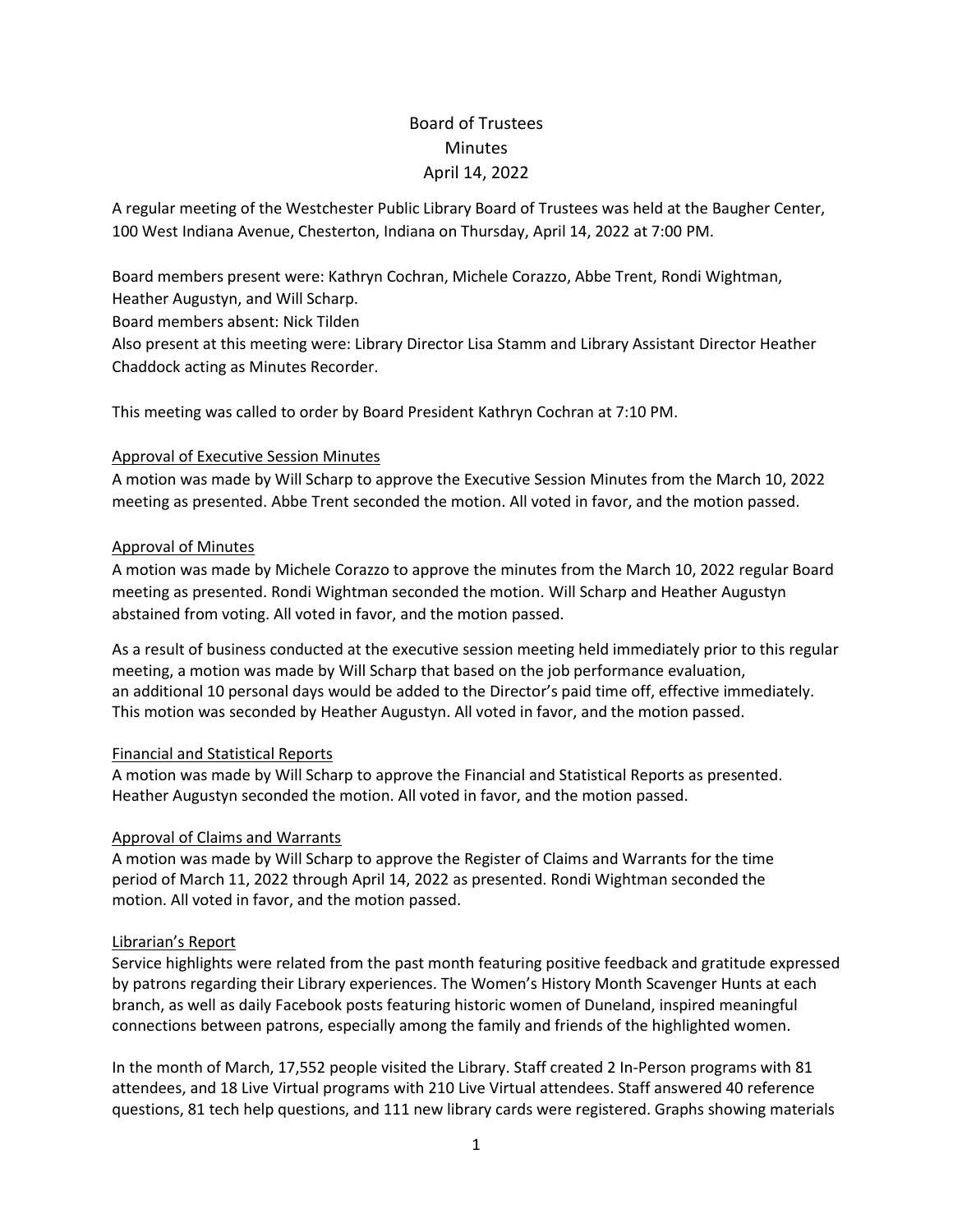circulation statistics were provided.

WPL is scheduled for the next regular version upgrade to its ILS (integrated library system) in the early hours of May 9th. This upgrade is part of a slate of common maintenance for functionality and security. There are no costs associated with this upgrade.

The next Library Technology Sale is scheduled for Saturday, April 23rd, from 9am-12pm in the Thomas computer classroom. Typically, the items in these sales sell out far sooner than the scheduled end time of the sale.

Director Stamm purchased another batch of "We Love Our Library" yard signs, as patrons both new and existing see them in neighborhoods and consistently request their own. 400 signs with wire stakes were purchased from Acme Print Copy Design for a cost of \$1,950, paid from Operating fund line 3.32 Printing & Advertising.

The Duneland Garden Club will hold their annual plant sale fundraiser on May 14th in the Thomas Library west parking lot.

In March three, \$250,000 LIRF CDs matured and were reinvested, alongside interest, by Horizon Trust & Investment Management at the following rates:

Barclay's Bank 1.55% JPMorgan Chase Bank 1.50% Ally Bank Utah 1.35%

The second post-pandemic Friends of the Library Book Sale was a success. The sale generated \$4,520.90, all of which will help to support Library programming and initiatives. Director Stamm expressed her gratitude to the Friends for their ongoing support of WPL.

The Westchester Township History Museum has been collaborating with the Field Museum and the Porter County Museum since 2019 on a large-scale, traveling exhibit that will culminate with all participants' exhibit components displayed together at the Field Museum. The exhibition series is called "Calumet Voices, National Stories," and focuses on the national significance of the Calumet region. The History Museum contributed artifacts from its collection, including ceramics and glass items from local factories, protest and activism signs, and more. The entire series is part of an application by the National Park Service to make the region a National Heritage Area. The public is invited to attend the exhibit open house at the Porter County Museum on May 19th from 5-8 PM.

National Library Week, a week set aside to celebrate and champion libraries and library staff, ran from April 3<sup>rd</sup> - 9th. In honor of National Library Workers Day on April 5<sup>th</sup>, Director Stamm purchased gift certificates for all staff members from Red Cup for \$8 apiece. The total of \$512, paid from the Unrestricted Gift fund, allowed staff members to choose their own treats while supporting a local business. Staff were vocal about their appreciation for the gift.

The staff transition to mask-optional has been a smooth and positive change. The Library is looking to mid-summer for meeting rooms to reopen to the public and staff are working on the details now; the Bertha Wood Room at Thomas will be unavailable indefinitely, as it is needed for staff during the HVAC project (and also needs to be appropriately outfitted and wired in advance). This leaves the Emily Peterson Room at Hageman and the Baugher Center for all meeting room needs. Staff are currently blocking off the meeting spaces for known and forecasted Library use, before they announce availability to the public and start the detailed process of applications and scheduling.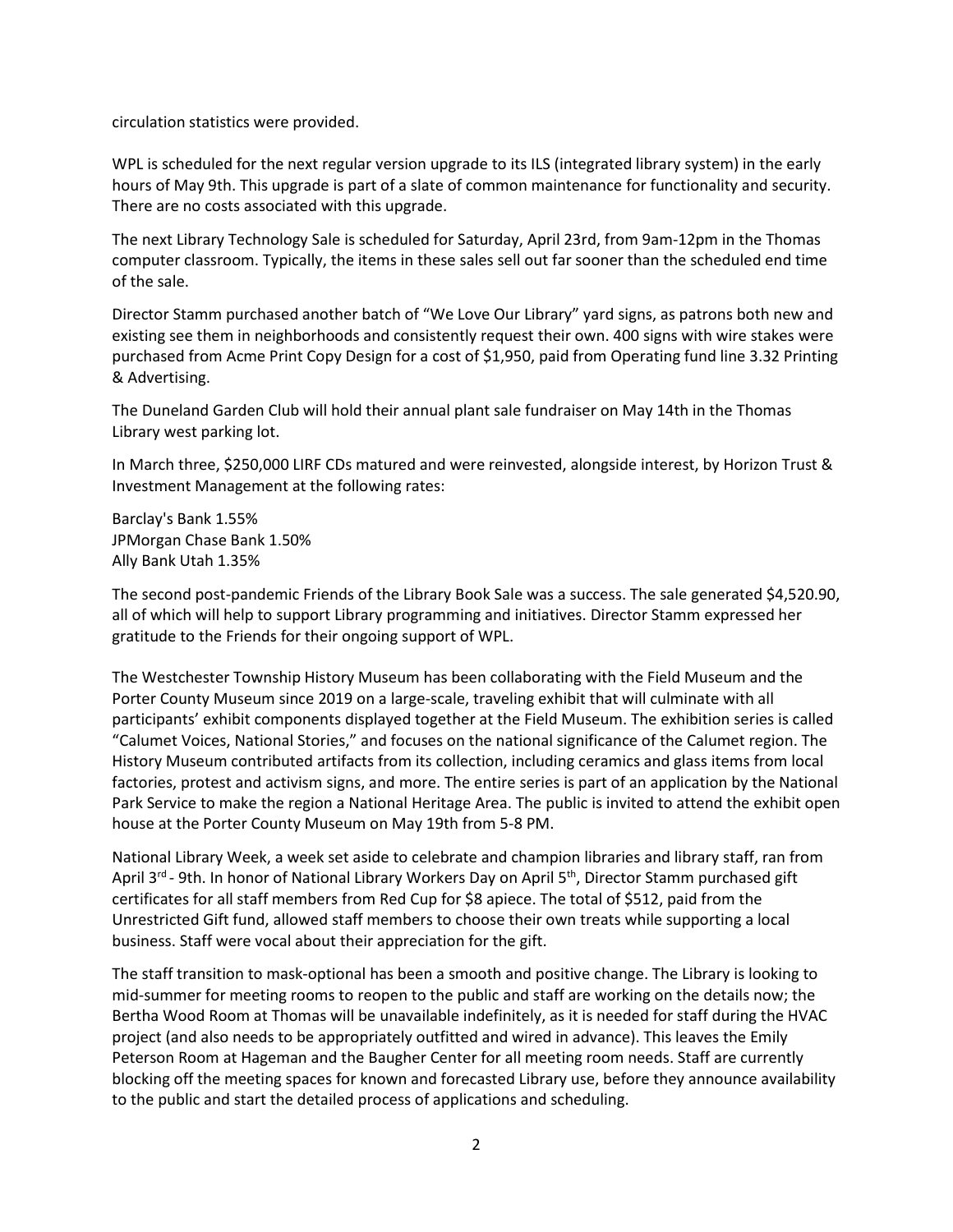On another positive note, the pandemic-mandated OSHA anonymous reporting boxes (meant for staff to complain about Covid-19 safety practices, or lack thereof) have been retired, and they have remained empty for the duration.

At the end of March, the Library was a victim of fraud involving a \$5000 check for services provided by Attorney Lisa Baron. The check was altered as payable to a woman with a Chicago address unknown to anyone at either the Library or the attorney's office. When the woman attempted to deposit the altered check into her personal account at Huntington Bank, the Bank flagged the check as suspicious and alerted Horizon Bank, who then alerted WPL, and Director Stamm confirmed that the check had been altered. She spoke with both Attorney Lisa Baron and the office manager of her firm, and they informed her that their mail is received into a locked building in Rosemont, IL, outfitted with a security guard, and is further stored inside of a locked room that is only accessible by signing-in and utilizing a key. The Library Bookkeeper dropped off the mail directly into the Chesterton post office, therefore, it seemed likely that the mail was intercepted somewhere in the carrier process before reaching the building in Rosemont.

After consultation with a Horizon representative, Director Stamm filed a report with the Chesterton Police Department, which the banks will use to continue their investigation and any subsequent prosecution for fraud. For security reasons, Director Stamm instructed Horizon to cancel the account and create a new account. Horizon transferred WPL's balance from the old account to the new account and credited the \$5,000 that was in limbo from the fraud alert. All fraud documentation was submitted to the Horizon Bank Fraud Department, who have taken over the case and are working with the Huntington Bank Security Department.

### Old Business **Appointment**

Director Stamm attended the regular meeting of the County Commissioners in mid-March to address them in support of the reappointment of Trustee Rondi Wightman; they approved the recommendation and appointed another 4-year term. Attorney Lisa Baron filed the relevant paperwork with the County Clerk.

### Thomas Doors

Kleckner Interior Systems replaced the old door to the former Friends of the Library room in Thomas, in order to secure it and make it better suited for the room's new use as a live virtual programming studio. This work was completed in March, with satisfactory results. Kleckner was also slated to replace the exterior Thomas double steel doors to the Maintenance workroom and mechanical room, which were in poor shape due to rust and age deterioration, and this replacement has become a problem. Due to the building settling and decades-old state of the frames, the middle of the frame on the right-hand door bows out slightly. Despite careful measuring, the new doors would not close and lock without brute force. After much maneuvering and discussion, Kleckner was advised by Director Stamm to explore cutting away the right piece of framework and replacing it with a custom section of steel frame that is  $1/4$ " thinner than the existing section. This would permit the double doors to close and lock with ease. In the meantime, the doors have been forced into a closed and locked position. The original price for this job was \$5,500; Kleckner estimated an additional \$1000-\$1200 to remedy the remaining issues, and plans to complete the job within the next week.

### Thomas HVAC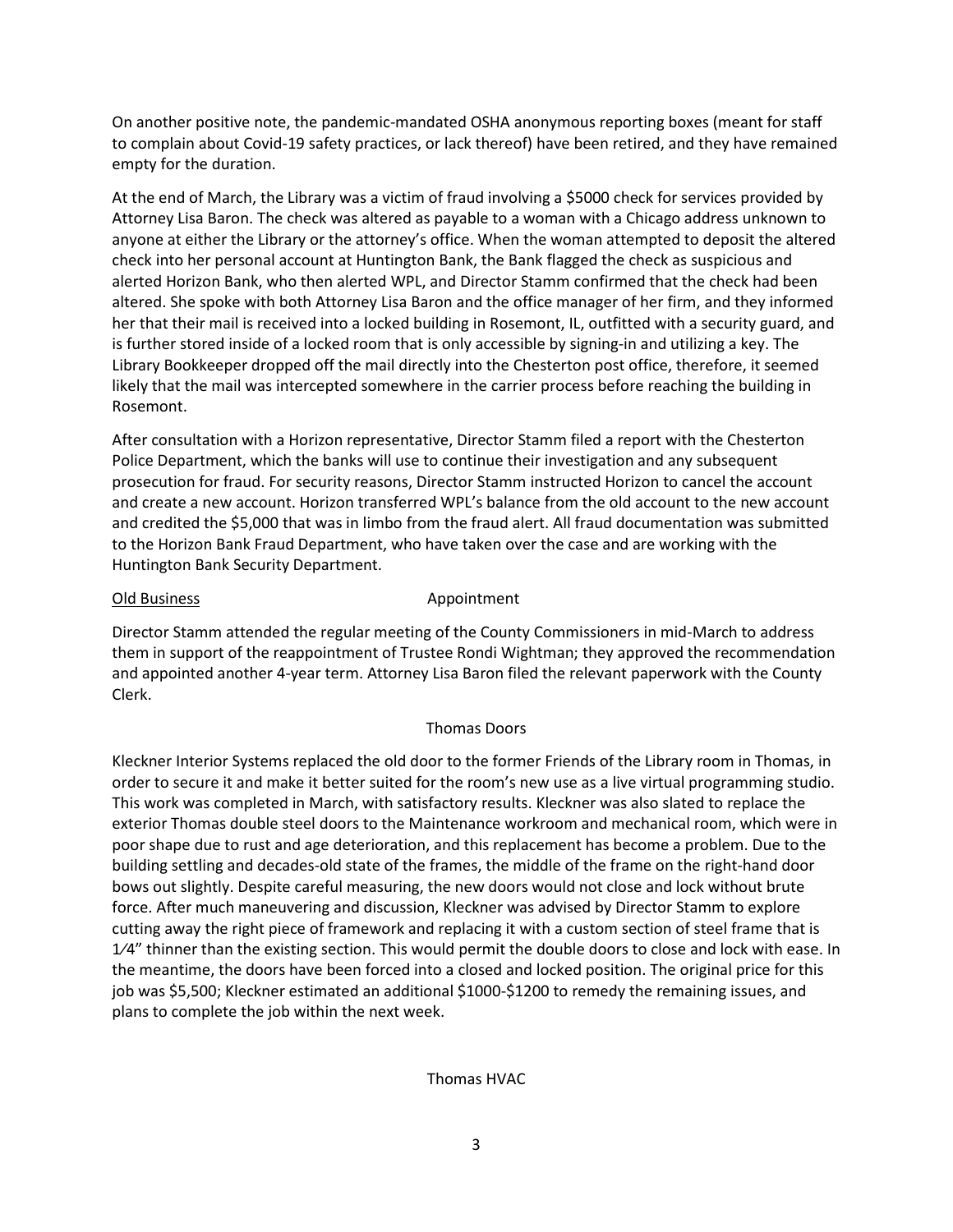On March 23rd CSK Architect Tom Kuhn and Director Stamm held a pre-construction meeting with all relevant parties, in order that everyone could meet one another and discuss loose timeframes. Supply chain issues are a growing complication, and while some smaller portions of the project can be accomplished and are being scheduled, the bulk of the work has been pushed out even farther.

The rooftop condenser units for Thomas won't be available for installation until approximately 32 weeks from now (landing in mid-October), and each of the four phases will take 8 or so weeks to complete, ensuring this project will go into 2023 before it's finished.

Concerned by the likelihood of the project extending beyond 2022 and legal protocol for its \$2.2 Additional Appropriation, Director Stamm reached out to DLGF and SBOA for guidance. DLGF advised that the Additional could be encumbered into the following year. SBOA agreed, stating, "It is our audit position that the library can encumber the appropriation into 2023 as long as contract or purchase order exists by December 31, 2022 and the library board approves the encumbrance in the last meeting for the year." The referenced, written guidance from the December 2021 SBOA Library Bulletin was provided in the Board documents. Director Stamm is working with WPL's architect and bookkeeper, and will bring to the Board at the December meeting the encumbrance amounts with a purchase order and all other stipulations as written in the aforementioned Bulletin.

Director Stamm is also working with Anton Insurance, who requested to see the standard A1A contract that was developed with CSK Architects and Terry Hiestand, and that Attorney Lisa Baron also reviewed and approved, on "special perils" coverage. During the pre-construction meeting, Tom Kuhn of CSK made sure Director Stamm was aware that the Library should carry standard "special perils" coverage, and she shared that with Anton.

Director Stamm heard back from Anton in the form of a quote (in Board documents) for a "builder's risk /renovation policy" from Selective Insurance for the project, at a proposed deductible of \$5,000 and an annual premium of \$2,249. The premium would be prorated based on the actual time of the project and would automatically renew until the carrier is informed that the project is finished. If the work is finished or the policy cancelled in the middle of a policy term, the premium would be returned pro-rata.

Director Stamm sent the insurance quote to Attorney Lisa Baron and architect Tom Kuhn for review and they were satisfied that the coverage met the Library's needs; Kuhn advised that coverage should only begin when workers are onsite, and that since that won't occur for months from now, to hold off on implementing the policy. Director Stamm communicated this to Anton and they agreed; she asked about the length of coverage since the project will likely extend into next year, and they said it would renew as needed.

WPL is also adding the Thomas roof to the scope of work for the asbestos specialists in their testing and preparing before work begins. The roof must be core-drilled to ensure that there is no asbestos within any layers, since the portions of the roof will be disrupted in the installation of the new condenser units.

Director Stamm reached out to Town Engineer Mark O'Dell to request that Town of Chesterton waive construction permit fees for the Library, and to request inclusion on the Town Council's Agenda in late April. O'Dell let her know to submit plans with a building permit application to the Town of Chesterton, in order to petition the Council for a Waiver of Building Permit Fees. Bob Nicksic advised Director Stamm that the Library could request the permit details from the contractor now, even though work won't begin for a while, and so all involved parties are working on that process.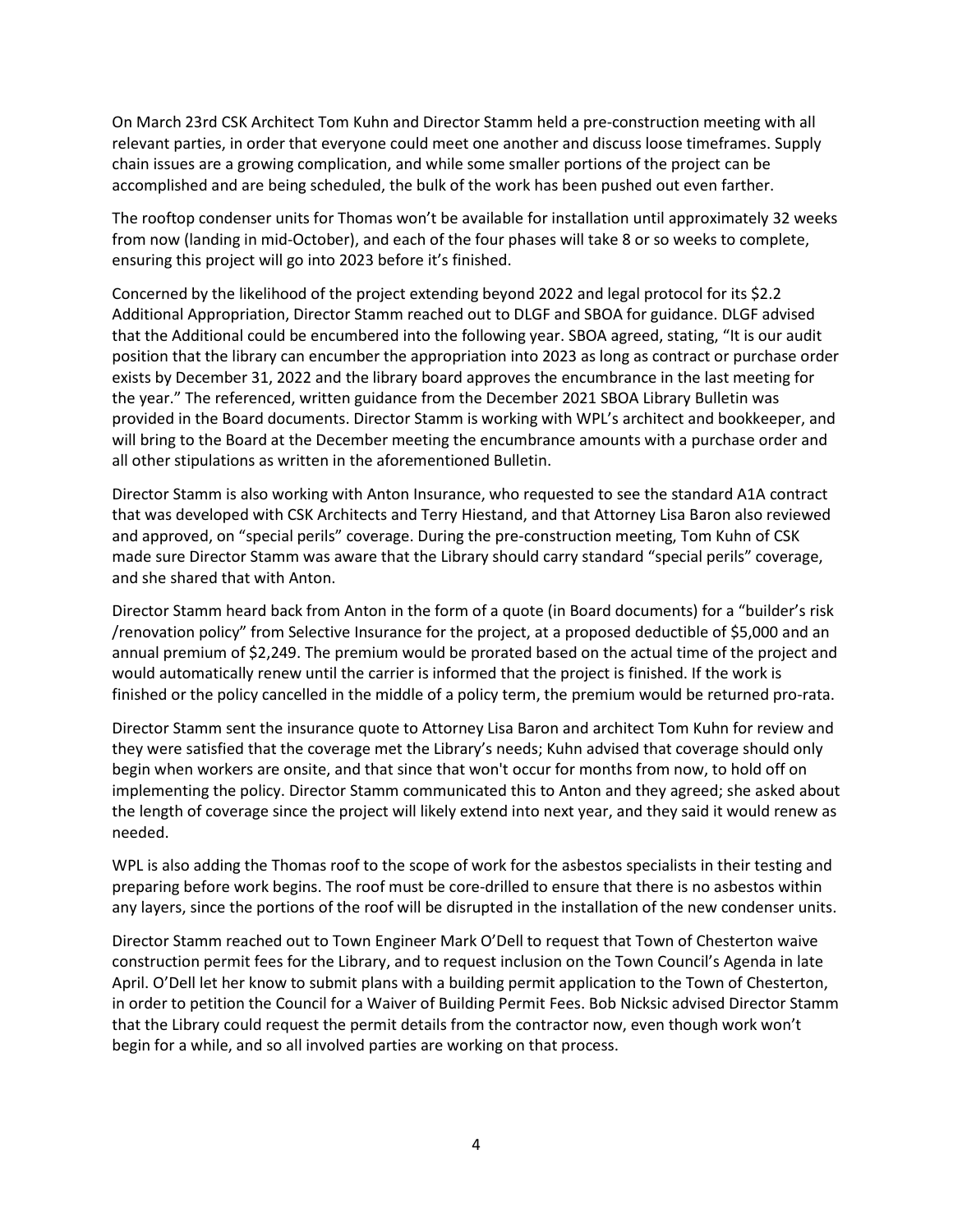#### Dune Acres

In March, Director Stamm contacted the Shirley Heinz Land Trust regarding the Dune Acres parcel of land gifted to the Library several years ago, and spoke with their Executive Director, Mr. Kris Krouse. Krouse explained that the Heinz Trust would not find the property a good fit for their purposes, and that in fact they have been gifted numerous noncontiguous small parcels of land, adjacent to residences, in the same area and have been considering donating them to the Town of Dune Acres.

The question of intent is relevant to next steps concerning this gift – did the donor wish the Library to sell it for financial gain; to keep and use it for some purpose the donor imagined would befit the Library's mission; or to keep it in its natural state, noted as a gift of thanks from a longtime patron? To find an answer, Director Stamm read through the entire file she received from the office of Terry Hiestand about the gift, and found a letter from an attorney overseeing the warranty deed; in this letter, the attorney states: "We hope this property, or the funds that can be procured by its sale, will be of benefit to the Library." A copy of the letter was included in the Board documents.

Director Stamm stated that the decision of whether to gift the land to the Town of Dune Acres, strictly within the parameters of their offer that it shall remain in its native state in perpetuity, or to attempt to sell the land for monetary gain for the Library, is up to the Board. Director Stamm suggested that if the Board wishes to pursue selling it, they should contract with a real estate expert who can take on the entire process, independent of but reporting to the Library Director and, subsequently, Library Board. The Board continued with further discussion on this topic, with Trustees Abbe Trent, Heather Augustyn, Kathryn Cochran, and Will Scharp ultimately in favor of utilizing a realtor to sell the property, in order to financially benefit the Library and its patrons. Trustee Michele Corazzo wanted to know, if the property were to be donated, whether the Library could add a restriction that the land must be preserved in perpetuity. Director Stamm will refer that question to Attorney Lisa Baron, and the Board ultimately agreed to discuss this issue again at their next regular meeting.

#### New Business **Museum Assessment**

Kil Architects submitted the final copy of the assessment of the Brown Mansion, and there were no significant surprises or drastic concerns. The full report was included in the Board documents.

Other than the large, obvious items (roof replacement and accompanying roof-related work), it was determined by Director Stamm and the Museum Curator that WPL's Maintenance crew can accomplish many of the tasks listed in the report. They also believe that WPL has at least a year and a half to begin some tasks, such as the furnace, as it is functioning sufficiently and can continue to be kept in good repair.

The total estimated, probable repair costs are \$192,115. If the Mansion was owned by the Library, WPL could attend to the to-do list and absorb these and other costs within its Operating budget (versus continuing to pay rent and relying on the school to complete any planned or unplanned work). WPL was paying rent of \$1,666 per month, which Director Stamm asked the DSC to cut in half (\$833) while conducting the assessment, and they submitted that any new lease the Library may enter into with them would be at a higher monthly rent rate of \$1,750 (\$21,000 annually).

Director Stamm gave a recommendation to the Board that the Library approach the Duneland School Corporation with the intent of purchasing the Brown Mansion. If the Board agrees, she will reach out to DSC Superintendent Chip Pettit and continue the conversation, looping in attorneys as necessary.